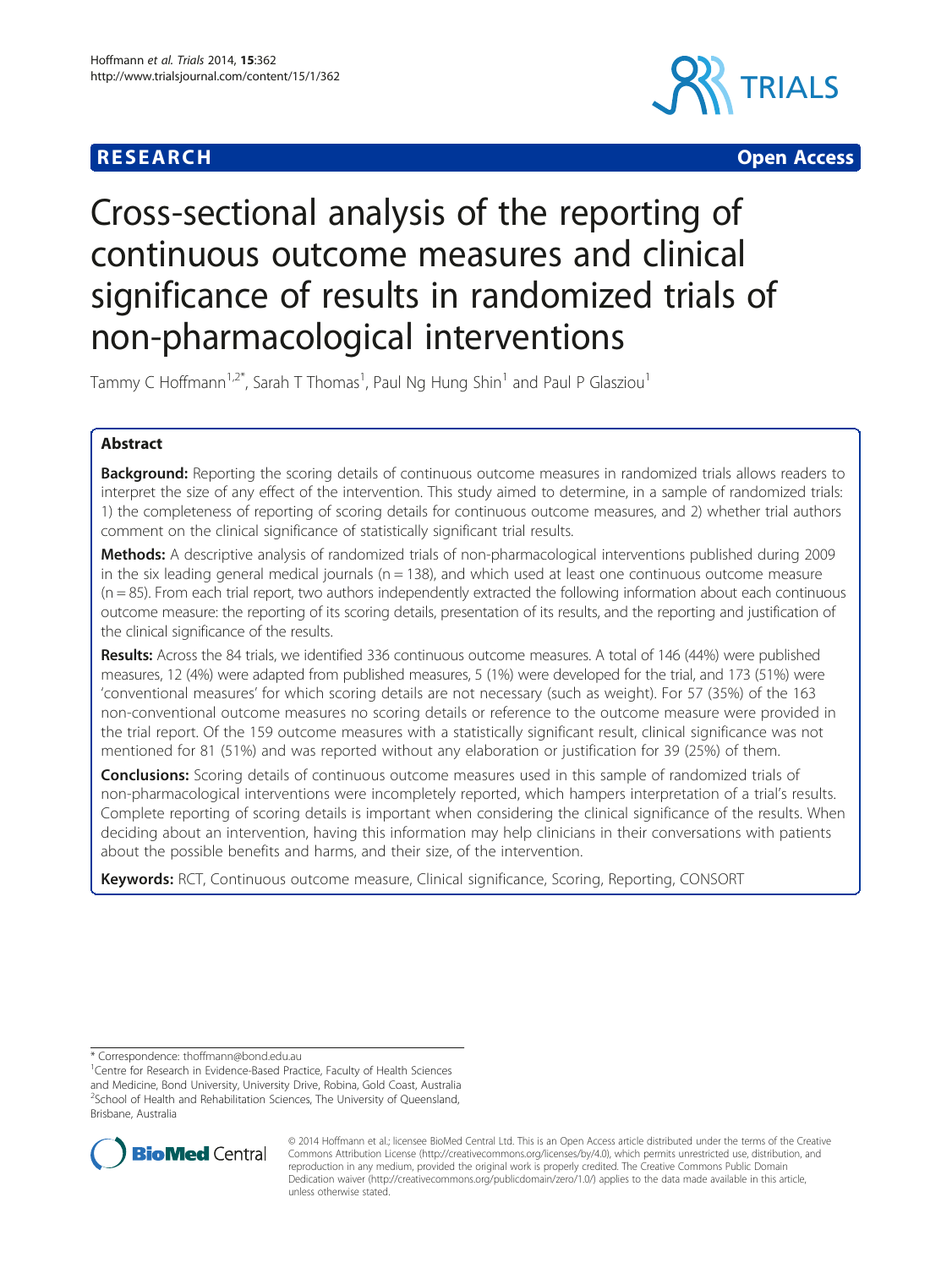# Background

Randomized trials are widely used to evaluate the effectiveness of an intervention. All randomized trials assess endpoint variables using outcome measures, which enables comparison of groups in the trial. These outcome measures need to be carefully selected and reported as they can influence the conclusions of the trial and the usability of its results.

Outcomes can be either dichotomous (such as dead/ alive and readmitted/not readmitted) or continuous (such as weight and level of pain). Some continuous outcomes (such as height, length of stay, and blood pressure) are likely to be familiar to most readers of trial reports and their scoring requires minimal description. However, many continuous outcomes are assessed using measures for which interpretation of the results relies on having at least some understanding of how the measure is scored, such as the possible range of scores. Without this information, understanding the meaning of an effect size is hampered. For example, the clinical significance of a two-point reduction on a 10-point scale is very different to the clinical significance of a two-point reduction on a 100-point scale.

Readers of trials can sometimes mistakenly assume that clinical trial results which are statistically significant are also clinically significant [[1\]](#page-5-0). Providing sufficient details about the scoring of continuous outcome measures allows readers to interpret the effect size of the intervention and the clinical significance of the result, as opposed to relying solely on the interpretation of the authors. Adequate reporting of results, which includes information such as confidence intervals of effect sizes, can also help with deliberations about the clinical meaningfulness of trial results.

Previous studies of the quality of continuous outcome measure reporting have primarily focussed on publication bias [\[2,3](#page-5-0)] and the suitability and reporting of the psychometric properties of the measures [\[4,5](#page-5-0)]. The reporting of scoring and interpretation details for continuous outcome measures in randomized trials has not been investigated. This study aimed to determine, in a sample of randomized trials of non-pharmacological interventions: 1) the completeness of reporting of scoring details for continuous outcome measures, and 2) whether trial authors comment on the clinical significance of statistically significant trial results.

# Methods

#### Design

We performed a descriptive cross-sectional analysis of randomized controlled trials which used at least one continuous outcome measure.

#### Search strategy and selection of reports of trials

Trials were screened for eligibility from a previously collected sample [\[6](#page-5-0)] of reports of randomized controlled

trials of non-pharmacological interventions published in 2009 in one of the six leading general medical journals (based on ISI Web of Knowledge Impact Factor for 2010) - New England Journal of Medicine, the Journal of the American Medical Association, Lancet, Annals of Internal Medicine, PLOS Medicine, and the British Medical Journal. An experienced medical librarian searched PubMed in April 2011, using the restrictions of year (2009), publication type ('randomized controlled trial'), and journal title (the six chosen journals). We supplemented our electronic search by hand-searching the table of contents for these journals for 2009. Two authors (TH and PG) screened the 358 titles and abstracts retrieved, identified reports that might meet the inclusion criteria, and retrieved the full-text ( $n = 138$ ). From this sample, the full-text of each trial was examined by two authors (BNHS and ST) and all trials which had used at least one continuous outcome measure were included  $(n = 84)$  in the current study (for categories of interventions evaluated by these trials, refer to Additional file [1:](#page-5-0) Table S1).

## Data extraction and analysis

For each included trial, two authors (BNHS and ST) independently extracted information about each continuous outcome measure using a data extraction form developed in Microsoft Excel. Data were extracted as to whether the outcome measure was: a specified primary outcome measure; a published measure and if so, was a citation provided and/or were scoring details provided in the paper; a measure adapted from a published measure and if so, were details of the adapted scoring provided; a measure developed for the study and if so, were scoring details provided; or a measure for which scoring details are not necessary (such as length of stay or weight) and referred to in this paper as a 'conventional' measure. Throughout this paper, by scoring details we mean details which assist in interpretation of the score (for example, the total possible score, subscale scores where relevant, score range, and/or explanation of the anchor points such as whether a high score means better or worse). We do not mean details about how to administer or score the outcome measure or its psychometric properties. For each measure for which scoring details were provided in the paper, the location of this information in the paper was recorded. Data about the summary measures (such as mean or effect size) and precision estimates (such as confidence intervals) used to report results were extracted for all included outcome measures. Any words about clinical significance (or related terms, such as 'clinically worthwhile' or 'minimum clinically important difference') were searched for in the PDF of each trial and recorded. It was also noted which outcome this was referring to, if a statistically significant effect (as defined by the trial authors) had been reported for that outcome, and if any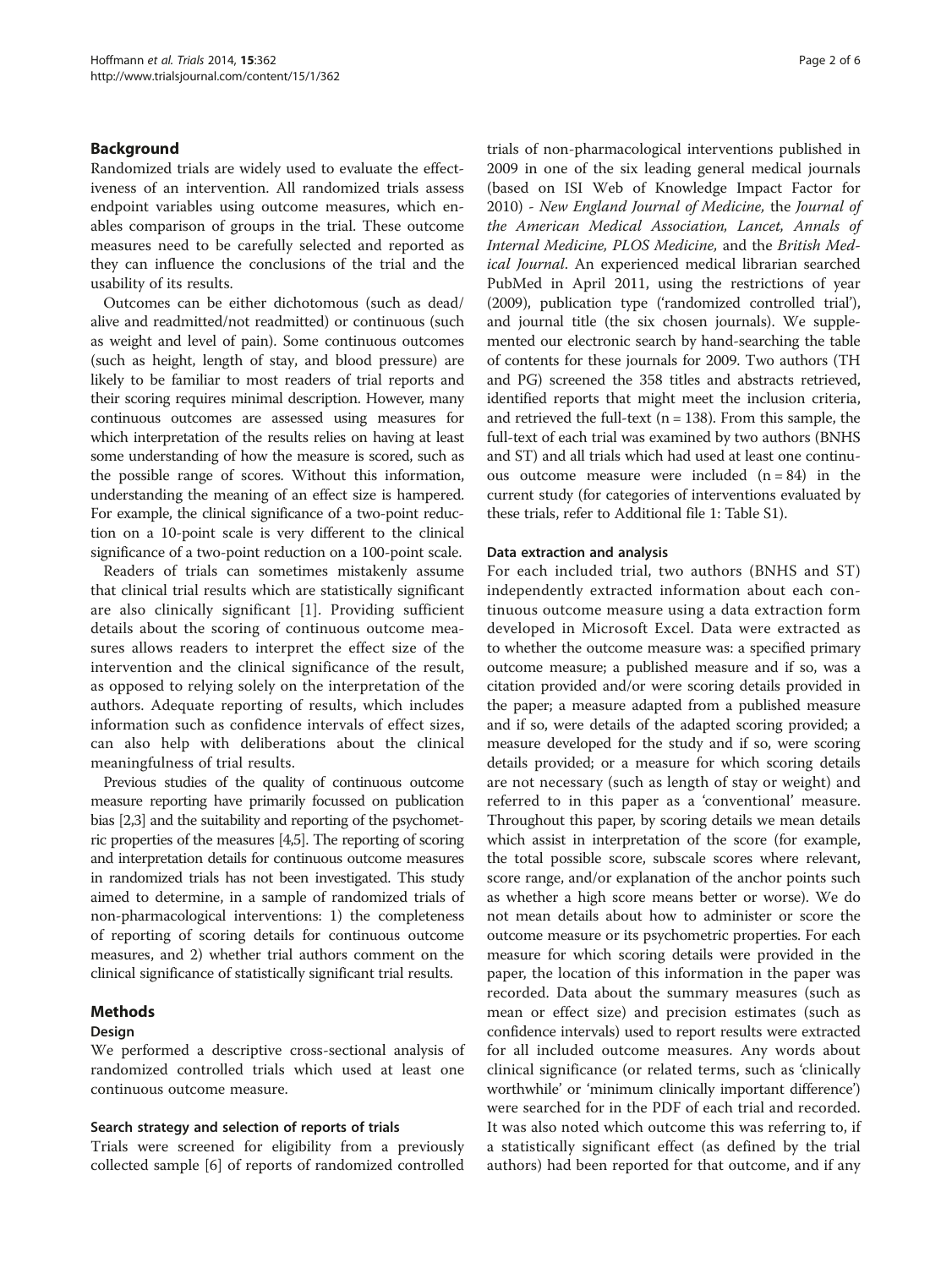justification or explanation for referring to the effect as clinically significant was provided. Discrepancies between raters were resolved by discussion and a consensus rater (TH) was used when agreement could not be met. Data were analysed descriptively.

# Results

Categories of outcome measures and their scoring details Across the 84 trials, a total of 336 continuous outcome measures were used, with a mean of 4 continuous outcome measures per trial (SD 2.6, range 1 to 11). Of these, 88 (26%) were specified as primary outcome measures, 245 (73%) were specified as secondary outcome measures, and 3 (1%) were not classified as either by trial authors.

Half of all the outcome measures (173, 51%) and primary outcome measures (45, 51%) were conventional measurements for which reference or scoring details are not required. Of the remaining 163 outcome measures, either no scoring details or reference to the outcome measure were provided for 57 (35%) of the measures (Figure 1). For the 43 primary outcome measures, either no scoring details or reference to the outcome measure were provided for 12 (28%) of the remaining (Figure 1). Of the 146 outcome measures that were reported to be a published outcome measure, at least a reference to the measure was provided for 140 (96%). Similarly, of the 40 primary outcome measures which were a published measure, a reference to the measure was provided for 39 (98%) of them.

Below are some verbatim examples from papers where outcome measures were listed and a reference provided, but no scoring details or score interpretation were provided:

- In Methods: 'Our secondary outcomes included the state trait anxiety inventory [reference provided]…'. In Results: '…61 (21%) women in the intervention group had a score >44 on the state-trait anxiety inventory compared with 86 (27%) in the control group…'
- In Methods: 'We used the paediatric quality of life inventory 4.0 (PedsQL(4.0) [reference provided] to measure state of wellbeing or quality of life.'
- In Methods: 'Secondary outcomes were ... health status (the short-form [SF-12] mental subscore) [reference provided] and quality of life (the EuroQol [EQ-5D]) [reference provided] analysed as continuous variables at 4 and 8 months.' In Results: '…adjustment for baseline imbalance increased the comparisons (e.g., for the SF-12 outcome the difference was then 4.0, 95% CI 0.1-8.0;  $p = 0.045$ ).'
- In Methods: 'The primary outcomes were the scores on the Barthel index and the Rivermead mobility index [reference provided]' 'A 2 point change on the Barthel index was thought to be a meaningful change in independence with respect to activities of daily living.' In Abstract: '…no significant differences were found in mean Barthel index scores at six months postrandomisation between treatment arms (mean effect 0.08, 95% confidence interval −1.14 to 1.30; P = 0.90)… Similarly, no significant differences were found in the mean Rivermead mobility index scores between treatment arms  $(0.62, -0.51 \text{ to } 1.76; P = 0.28)...'$

#### Location of scoring details in the paper

Table [1](#page-3-0) shows where scoring details were located in the paper when they were reported. For all measures and

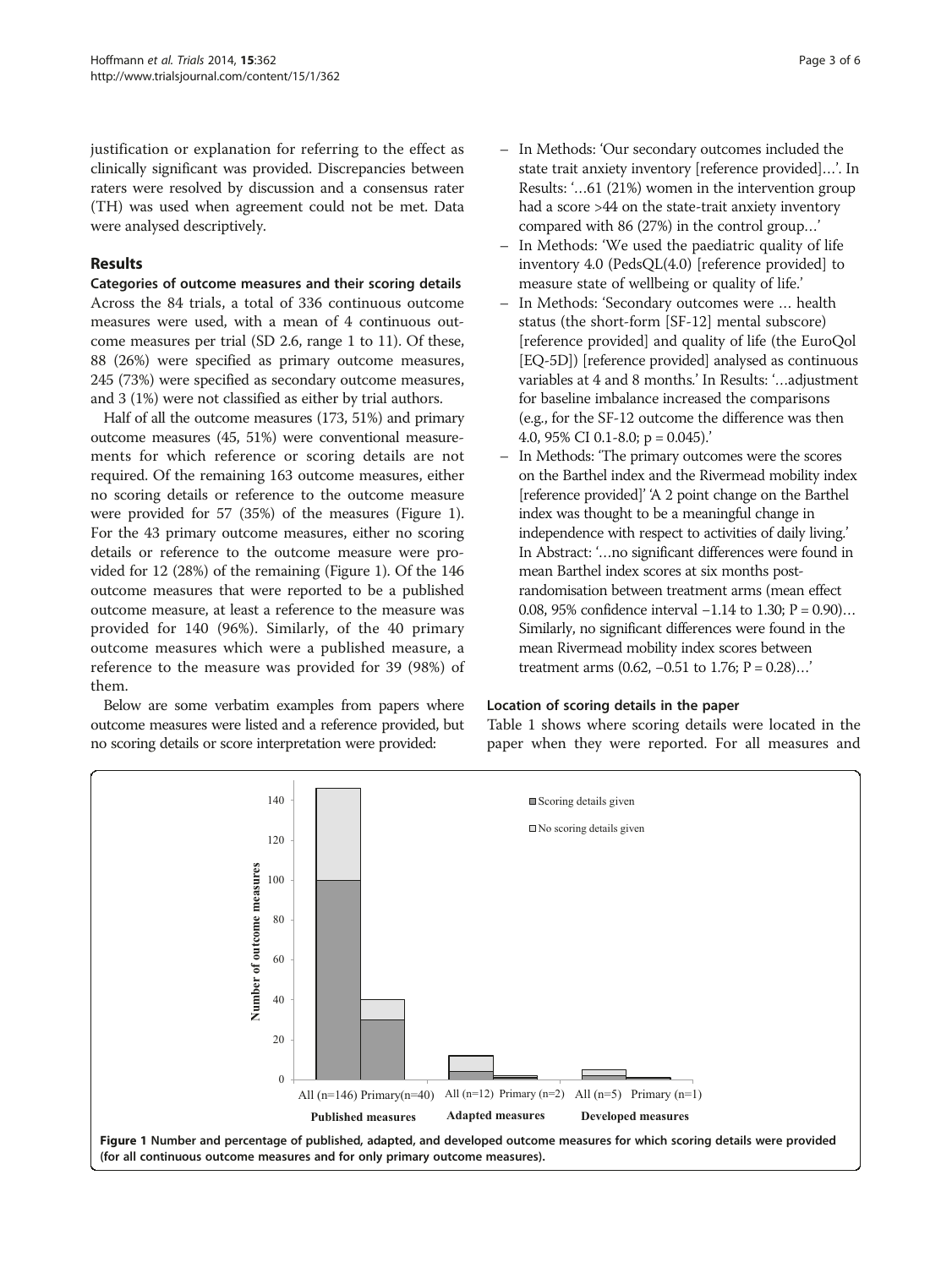<span id="page-3-0"></span>

| Table 1 Location of scoring details in the paper for |  |
|------------------------------------------------------|--|
| measures which reported scoring details              |  |

| Location in paper                                   | All outcome<br>measures $n = 106$ | <b>Primary outcome</b><br>measures $n = 31$ |  |
|-----------------------------------------------------|-----------------------------------|---------------------------------------------|--|
| Methods section                                     | 45 (42)                           | 20 (65)                                     |  |
| Results - in table, figure, or<br>footnote to these | 35(33)                            | 2(6)                                        |  |
| In more than one place in<br>paper                  | 33 (31)                           | 12 (39)                                     |  |
| Abstract                                            | 3(3)                              | 2(6)                                        |  |
| Discussion section                                  | 2(2)                              | 1(3)                                        |  |

Results are presented as numbers (percentages).

Totals are >100% as location was more than one place in some papers.

primary outcome measures only, this information was most often found in the methods section (37% and 54% respectively) of the paper.

#### Reporting of results

For 238 (71%) of the outcome measures, a mean and a measure of variance (such as standard deviation) was reported. For 11 (3%) of the measures, only an effect size was reported. Confidence intervals were reported as part of the results for 237 (71%) of all outcome measures and for 73 (83%) of the 88 primary outcome measures.

### Reporting of the clinical significance of the results

A statistically significant result was reported for 159 (47%) of the 336 continuous outcome measures and 61 (75%) of the 88 primary outcome measures. For these measures, Table 2 shows whether there was any comment about the clinical significance of these results in the trial report and if so, any elaboration about how clinical significance was determined. There was no comment on clinical significance for 51% of all outcome measures and 30% of primary outcome measures. Following are two verbatim examples which discuss clinical significance with some justification of these:

| Table 2 Reporting and elaboration of clinical significance  |  |
|-------------------------------------------------------------|--|
| of results which were reported as statistically significant |  |

| <b>Reporting of clinical</b><br>significance of<br>statistically<br>significant results | All outcome<br>measures reporting<br>a statistically<br>significant result<br>$n = 159$ | <b>Primary outcomes</b><br>reporting a<br>statistically<br>significant result<br>$n = 61$ |  |
|-----------------------------------------------------------------------------------------|-----------------------------------------------------------------------------------------|-------------------------------------------------------------------------------------------|--|
| Clinical significance<br>commented on and<br>reference or justification<br>provided     | 39(25)                                                                                  | 26 (43)                                                                                   |  |
| Clinical significance<br>commented on, no<br>justification provided                     | 39(25)                                                                                  | 17 (28)                                                                                   |  |
| No comment on clinical<br>significance of results                                       | 81 (51)                                                                                 | 18 (30)                                                                                   |  |

Results are presented as numbers (percentages).

- *Example 1* [[7](#page-5-0)]: 'The minimal clinically important difference for Roland Morris Disability Questionnaire (RMDQ) score ranges from 2 to 8 and is dependent on baseline score.<sup>17,51,52</sup> The minimal clinically important difference for RMDQ score may be as low as 2 for subpopulations with high rates of chronicity,<sup>52</sup> as would be the case with our patient population.'
- Example 2 [[8](#page-5-0)]: 'Minimally clinically important differences…have been estimated for several of the outcome measures used in this study.[…] estimated minimally clinically important differences have ranged between 3.5 and 4.3 points for the SF-36 PCS, $^{25}$  1.0 and 2.5 points for back pain,<sup>15,25</sup> and between 2 and 3 points for the Roland–Morris scale.<sup>16</sup> The SF-36 physical function and EQ-5D estimates are 15 and 0.08 points, respectively.<sup>26,27,</sup>

For 177 outcome measures, the authors reported that the results were not statistically significant, and for 10 of these (eight trials), the trials contained a comment about the clinical significance or meaningfulness of these results. For seven measures, the comment appropriately referred to between-group differences (including confidence intervals of the difference) and the absence of a clinically meaningful difference between the trial's groups. For three measures, comments referred to within-group changes as being clinically meaningful (despite between-group differences that were not statistically significant).

### **Discussion**

In this study, we identified 336 continuous outcome measures across 85 randomized trials of non-drug interventions and found incomplete reporting of scoring details of outcome measures and clinical significance. Scoring details were not given for 35% of all non-conventional outcome measures. Clinical significance was not mentioned, or reported without justification, for 76% of all the outcome measures that had a statistically significant result.

The strengths of this study include the wide range of non-drug interventions and outcome measures in the sample of included papers and the independent data extraction by two assessors. A limitation is that the sample of trials only included non-pharmacological interventions and our findings may not extend to trials of pharmacological interventions. Our sample of trials was drawn from the top six general medical journals and as the quality of reporting is generally better in these journals [\[9](#page-5-0)], our study is therefore likely to have underestimated the size of the problem. Our sample of trials was from 2009 and so reporting quality may have changed since then, although there have been no explicit strategies since then that have been aimed at improving the reporting of continuous outcome measures that we are aware of. Additional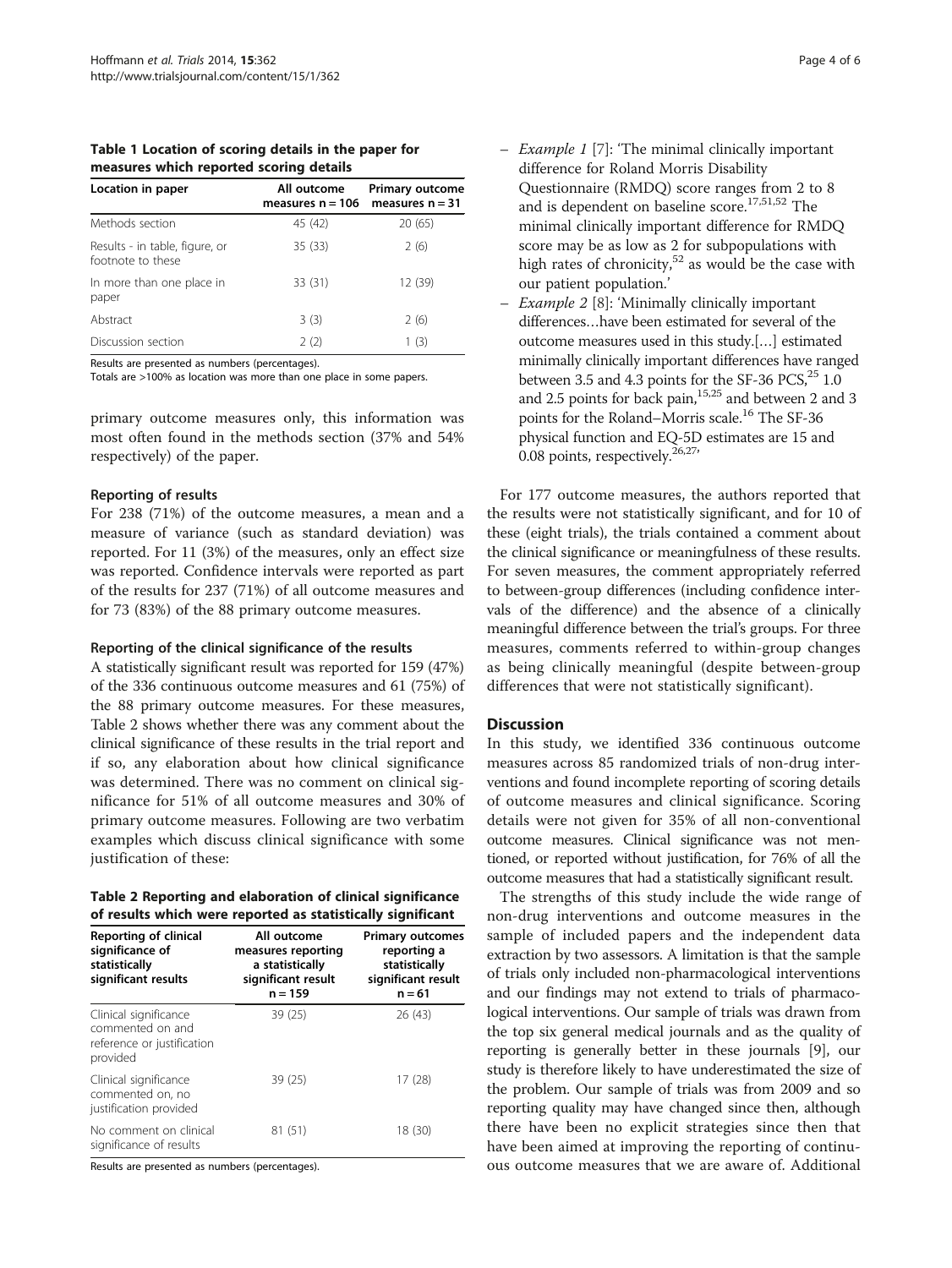research into the reporting of continuous outcome measures and their scoring in a broader sample of trials would enable further understanding of the extent of this problem. Another limitation is that we did not check whether the published references provided for outcome measures did indeed contain scoring details. Finally, we only recorded whether authors had provided a justification for their interpretation of clinical significance, we did not assess whether the justification was appropriate. Likewise, we did not assess the risk of bias in each trial and whether authors' claim of statistical significance were appropriate.

To the best of our knowledge, this is the first study specifically looking at the reporting of scoring details of continuous outcome measures in randomized trials. Reporting of clinical significance has been analysed in a small number of studies [\[10-13](#page-5-0)], with under-reporting found. Chan et al. [\[10](#page-5-0)] analyzed the reporting of clinical significance in a randomly selected sample of 27 randomized trials, which consisted of a mixture of pharmacological and non-pharmacological interventions. The categories of outcome measures (such as continuous or other) that were used in their included trials are not described. They found that clinical significance was mentioned in 20 (74%) trial reports, with trial authors not providing a justification for their clinical interpretation in most (15, 75%) of these [\[10](#page-5-0)]. Chan et al. also assessed the quality of reporting of factors related to clinical significance (such as clearly defined primary outcome and reporting of confidence intervals) and concluded that authors often fail to report sufficient information that would allow readers to interpret the study results from their own perspective. For example, confidence intervals were reported for only 41% of primary outcomes. In a systematic review of pharmacological interventions for dementia, it was found that only 46% of the 57 included randomized trials discussed the clinical significance of the results [\[12\]](#page-5-0).

Incomplete reporting restricts the usability of published research and contributes to the problem of waste in research [\[14](#page-5-0)]. If scoring details are not provided for published measures, it is, at best, inconvenient as the research user needs to look up the scoring details in the cited reference or independently locate the reference for the measure. While this does not render the research unusable, it does slow down the process of using evidence and introduces an unnecessary obstacle for the evidence user. However, if no scoring details are provided for adapted or newly developed measures, the only way to obtain the missing information is by contacting trial authors. This is a time-consuming step which few clinicians have time to undertake and for which a response is not guaranteed. Without this complete information, the reader is unable to fully interpret the results of the study.

The CONSORT (Consolidated Standards of Reporting Trials) statement was developed to guide authors on reporting the details of a randomized trial [[15\]](#page-5-0). When the trials included in this study were published, the available CONSORT statement was the 2001 version. It states in Item 6A (clearly defined primary and secondary outcomes): 'Where available and appropriate, previously developed and validated scales or consensus guidelines should be used… Authors should indicate the provenance and properties of scales' [[16\]](#page-5-0). In the elaboration of this item, it advocates for the use of published or existing measures. However, it does not explicitly advise authors of trials to provide scoring details of the measure in the paper. The lack of specific instruction to do so may be contributing to the incomplete reporting of such details by authors. In the revised 2010 CONSORT statement [[15](#page-5-0)], there has been some minor rewording of Item 6A and it now states that: 'Completely defined pre-specified primary and secondary outcome measures' should be reported, 'including how and when they were assessed'. However, it is not clear whether 'completely defined' also encompasses scoring details and/or ranges for continuous outcome measures.

The clinical meaning of intervention effects cannot be ascertained by the researcher alone, and, as some argue, nor by the clinician alone. Extrapolating the clinical meaning of a result requires careful consideration of the benefits of the intervention versus the possible burden on the patient, and this balance varies from one patient to another [\[17](#page-5-0)]. Various methods of determining clinical significance have been proposed [[18](#page-5-0),[19](#page-5-0)] but there is no consensus on the ideal method of doing this. For many interventions, the minimal clinically important difference (MCID) that is considered acceptable varies between patients [[20](#page-5-0)] and between patients and clinicians [\[21](#page-5-0)]. Various terms (such as clinical significance, clinical meaningfulness, clinically worthwhile, and MCID) are also used interchangeably which can further complicate interpretations of results that are made by authors. In many situations, it may be that a patient-centred approach to determining the clinical meaningfulness of a result is best. In this approach, the possible benefits of the intervention, as well as their size or likelihood are communicated to patients, along with any possible harms (and their size or likelihood), costs, and inconveniences of the intervention. Only then can patients have an informed discussion with their clinician about whether the likely benefit from the intervention outweighs the likely harm to an extent that is acceptable to them. Importantly, this shared decision-making approach also enables incorporation of the patient's preferences and values into the discussion, with each patient approaching and managing the benefit-harm trade-off of a decision differently. Complete reporting of scoring details of continuous outcome